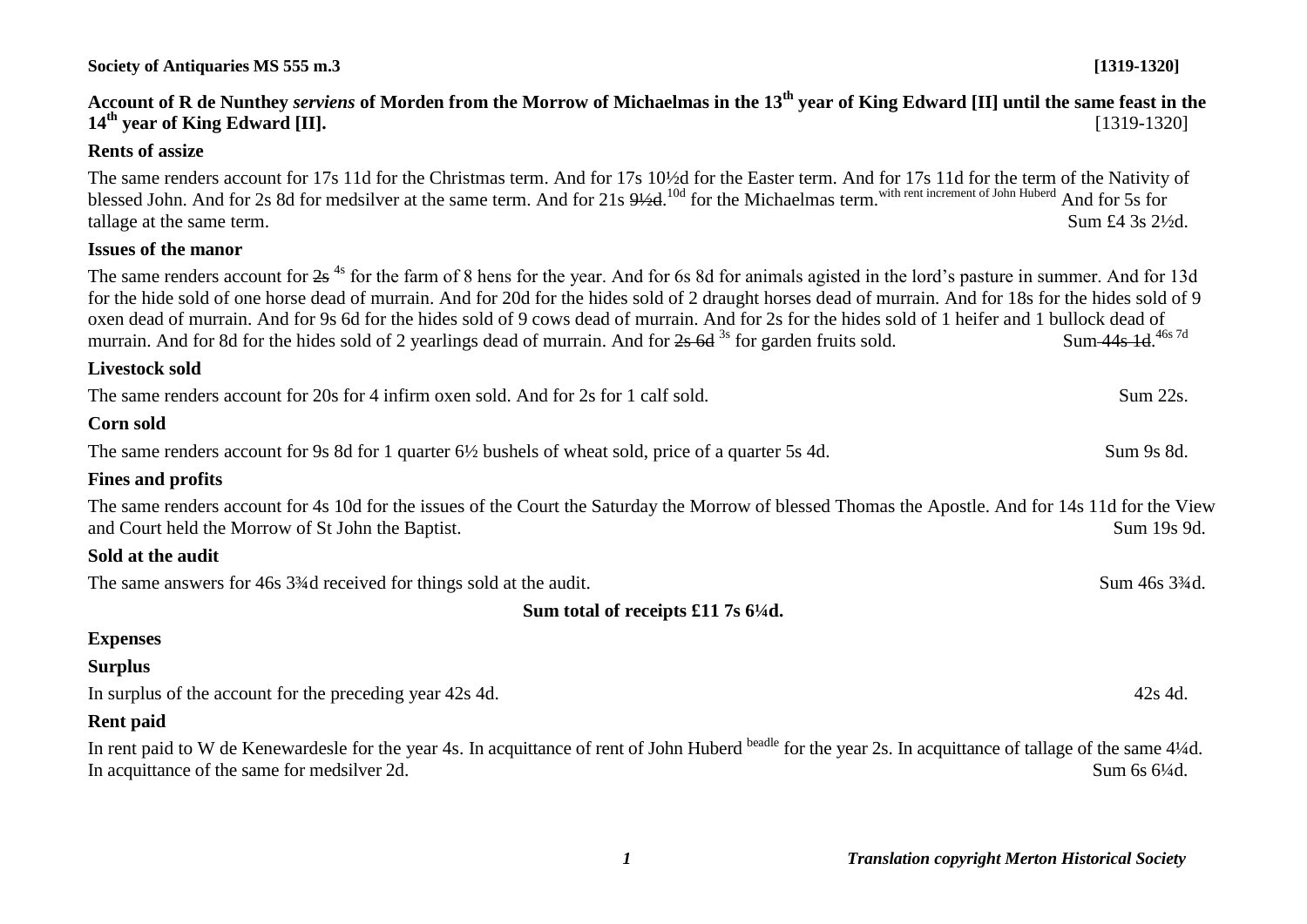# **Cost of ploughs**

In iron and steel bought and fitted <del>10s 4d.<sup>9s 10d</sup> In 4 plough feet bought 18d.<sup>12d</sup> In 2 new ploughshares bought 21d. In 1 new plough bought 12d. In</del> timber bought for ploughs 16d.<sup>8d</sup> In shoeing 2 draught horses in preparation for [*contra*] harvest 4d. Sum 16s. Sum 16s. <sup>14s 7d</sup>

# **Cost of carts**

In mending 1 wheel 6d. In 1 pair of wheels bought 2s 4d. In 20 clouts with nails bought 20d. In grease bought 6d. In shoeing 2 carthorses for the year 18d. In making 3 ropes, 1 pair of traces, 6 halters from their own hemp 8d. Sum 6s 8d.<sup>\*</sup>

# **Building costs**

In stipend of 1 man and his mate roofing buildings in the courtyard in places for 4 days 18d. Sum 18d.

# **Petty expenses**

In 3 bushels salt bought 15d. In expenses of 14 men with their 7 ploughs for 1 day's boonwork at the winter sowing, R the *serviens*, the beadle, dairyworker, and smith 2s 2d. In expenses of 16 men with their 8 ploughs for 1 day's boonwork at the Lenten sowing, R the *serviens*, the beadle, dairyworker, and smith 2s 6d. In expenses of household servants for Christmas and Easter Days 3s. In fetching 1 oak at Penge for firewood 12d. In felling and sawing 1 oak for firewood 8d. Sum 9s  $\pm 1d$ . <sup>7d</sup>

# **Mowing and hoeing** Gillene mede†

In hoeing corn by piece-work 3s.<sup>2s, beside labour services this year</sup> In mowing the garden of Neubury by piece-work 6d. In mowing the meadow of Eylond by piecework 16d. In mowing the meadow of Comstrode by piece-work 12d. In mowing the meadow of Bereworth by piece-work 14d. In mowing the meadow at Gillene by piece-work 5½d. In mowing a certain parcel in Le Mersse for ox pasture 4d. In cheese bought for the use of the custom tenants for haymaking 3d.  $\frac{\text{Sum-8s 0/2d}}{10^{18}}$ 

# **Harvest costs**

In fish bought for the use of 24 men at 2 dry boonworks in harvest 14d. And they reaped 4 acres beans, 8 acres barley. In fish bought for the use of 72 men with the household servants at 2 boonworks, 78 men at the third boonwork with the same servants 2s 8d. In ale bought for the same 13s 4d. In cheese bought for the same 2s 8d. For meat nothing because from stock. And they reaped 50 acres wheat, 30 acres oats, 2 acres beans. And note that [customary] labourers reaped 20 acres wheat, 28 acres oats. In reaping 3 acres wheat by piece-work 18d. In reaping 2½ acres barley by piece-work 20d, <sup>15d</sup> In reaping 4 acres oats by piece-work 20d, <sup>16d</sup> And so they have in gain [s<sup>o</sup> h'nt in avantag'] 1 acre wheat, ½ acre barley, 1 acre oats. In mowing 8 acres vetches by piece-work 4s. In ale bought for the use of R the *serviens* and the beadle from the feast of St Peter ad Vincula until Michaelmas, 1 reap-reeve and 1 stacker for 6 weeks in harvest 6s. In meat bought for the same 40d, because the rest from stock. In fish bought for the same 2s 6d. In cheese 15d. In candles 4d. In expenses for 'harvest goose'  $19\frac{1}{2}d$ . Sum 43s 8d 42s 111/2d

 $\overline{a}$ 

*<sup>\*</sup> These figures total 7s 2d.*

*<sup>†</sup> This is the first time Gillene Mede has been included in the accounts.*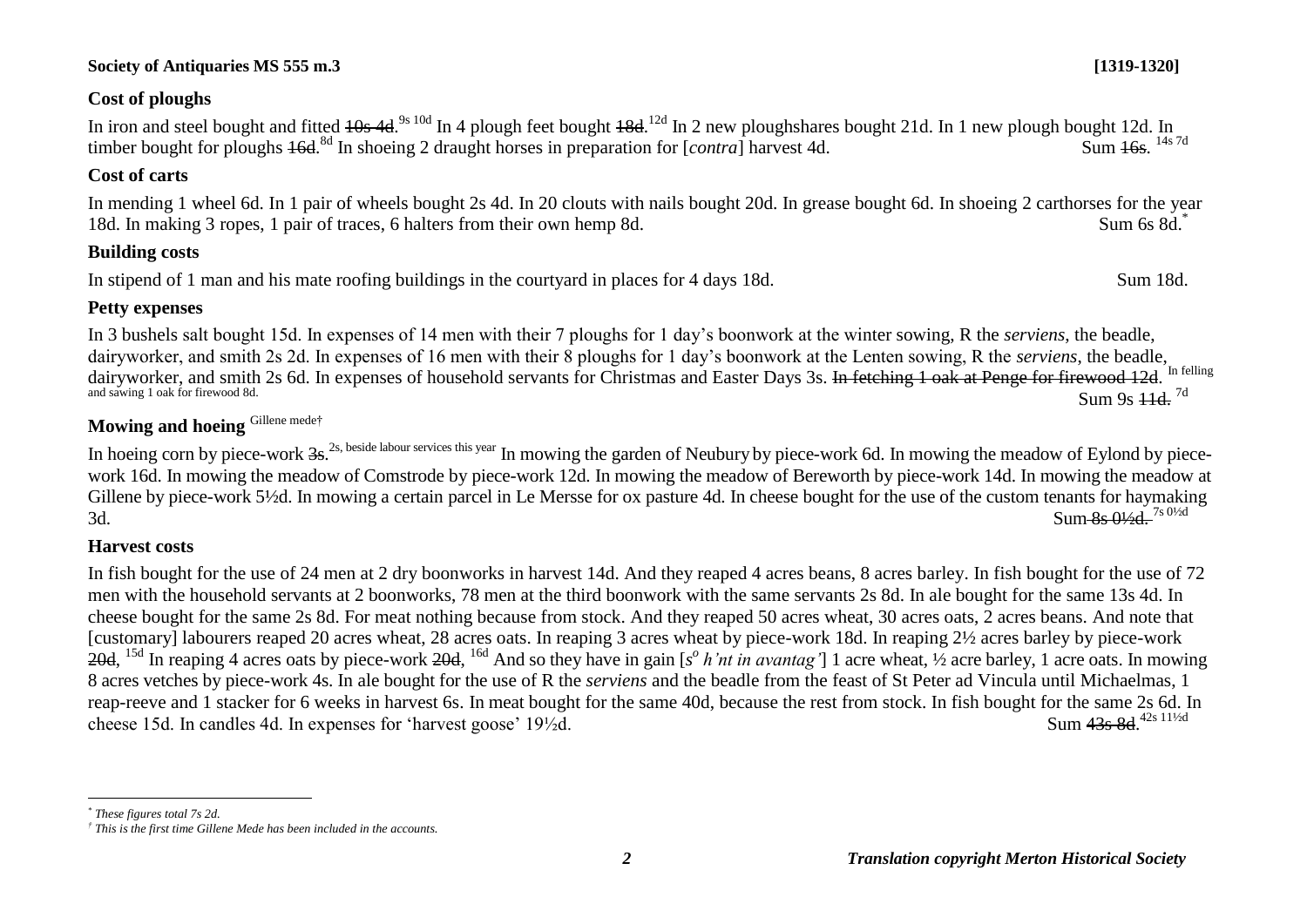#### *3 Translation copyright Merton Historical Society*

#### $\overline{a}$ *‡ see membrane 4 for the Rectory account.*

# $\text{Sum } 368.834 \text{ d}^{31s}$ **Livestock bought** In 2 draught horses bought 20s. In 1 draught horse bought 12s. In 1 draught horse bought 13s 6d. Sum 45s 6d. **Corn bought** In 6 quarters oats bought for fodder 10s, price of a quarter 20d. Sum 10s. **Expenses of visitors** In expenses of the bailiff for his comings  $4s^{2s}$  11d by tally. In expenses of W Bissop 20d by tally.  $Sum-5s$  8d  $4s$  7d **Sum of all expenses** £13 8s 7¼d. And so he is in surplus for 41s 1d.

# **Stipends**

In stipend of R the *serviens* for the year 13s 4d. In stipend of 1 carter, 4 ploughmen for the year 22s 6d. In stipend of 1 dairyworker for the year 3s 6d. In stipend of 1 cowman for  $\frac{1}{2}$  year  $2s$  6d.  $\frac{12d}{s}$  In stipend of 1 reap-reeve and 1 stacker in harvest 6s. Sum 47s 10d. Sum 47s 10d 46s 4d

# **Threshing**

In threshing <del>68</del><sup>67</sup> quarters 6 bushels wheat, 7 quarters 5 bushels curall of the same, by piece-work, <del>19s 0½d</del>, <sup>16s 9d</sup> viz a quarter per <del>8 bushels</del> <sup>9 bushels</sub> <sup>9 bushels</sup> for</sup> 3d. In threshing 24 quarters 6 bushels barley 4s 1d,<sup>3s 8d</sup> viz a quarter per 8 bushels <sup>9 bushels</sup> for 2d. In threshing 12 quarters 2 bushels beans, 5 quarters 1 bushel vetches by piece-work 3s 7d, <sup>1½d</sup> viz a quarter per <del>8 bushels <sup>9 bushels</sub> for</del> 2½d. In threshing 77 quarters oats <del>8s 0¼d</del>, <sup>5s 8d</sup> viz a quarter per <del>8 bushels</del> <sup>9</sup></del></sup> bushels for 144d. In winnowing half the total said corn  $2s$ ,  $^{21/2d}$  viz 4 quarters per 9 bushels for 1d. Sum  $36s$  834d.

And he owes 51s 11½d for arrears of his account for the church of Morden [?*Morton*] this year.‡ And so he owes 10s 10½d.

# **Society of Antiquaries MS 555 m.3 [1319-1320]**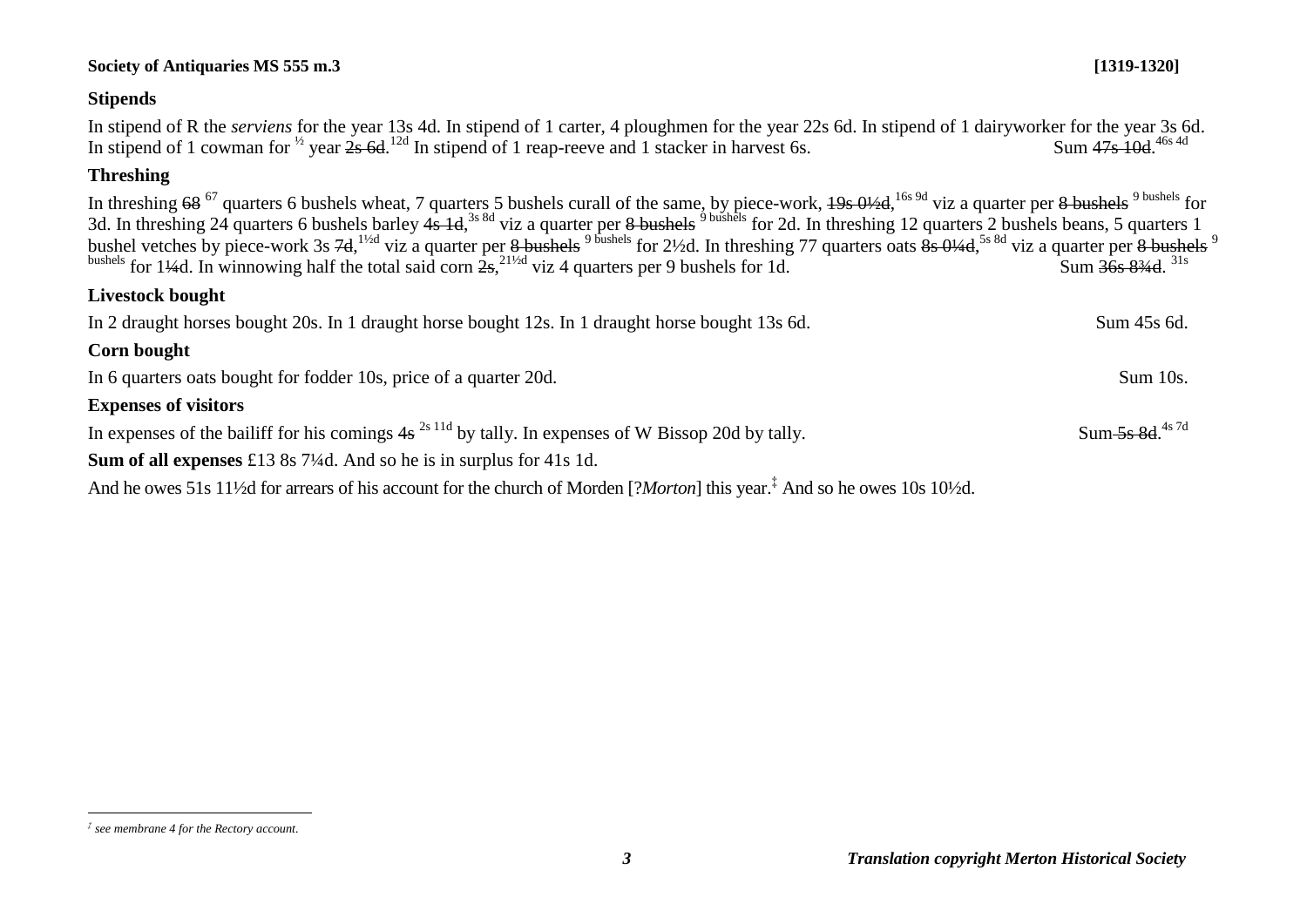# *DORSE*

# **Issues of the Grange**

| Wheat                                              | The same renders account for 67 quarters 6 bushels wheat, 7 quarters 5 bushels curall of the same of issue threshed by                                                                                                                                                                                                                                                                                                                                                                                                                                                                                                                                                                       |
|----------------------------------------------------|----------------------------------------------------------------------------------------------------------------------------------------------------------------------------------------------------------------------------------------------------------------------------------------------------------------------------------------------------------------------------------------------------------------------------------------------------------------------------------------------------------------------------------------------------------------------------------------------------------------------------------------------------------------------------------------------|
| 4-fold less 13<br>quarters 5 bushels               | piece-work. Sum 75 quarters 3 bushels.                                                                                                                                                                                                                                                                                                                                                                                                                                                                                                                                                                                                                                                       |
| Of which                                           | In sowing 17 quarters 6 bushels. Also in sowing mixed with rye 6 bushels. In customary payment to the sower 1 bushel.<br>In livery of R the <i>serviens</i> from Michaelmas until the feast of St Peter ad Vincula 5 quarters 3½ bushels taking a quarter<br>per 8 weeks. Also delivered to brother H de Langeb <sup>er</sup> gh 39 <sup>quarters</sup> by tally. Also delivered to the reeve of Teddington<br>[Todynton] 1½ quarters by tally. In expenses of the bailiff 2 bushels by tally. In expenses as regards harvest boonworks<br>1 quarter 1 bushel. In maslin for servants' livery 7 quarters <sup>5</sup> bushels. <sup>curall</sup> In sale 1 quarter 6½ bushels. Sum as above. |
| Rye                                                | The same renders account for $7$ quarters 5 bushels <sup>15 quarters 2 bushels</sup> rye of issue of the mill by tally. And for 1 <sup>1</sup> / <sub>2</sub> quarters<br>received from the serviens of Battersea [Bat'ches'] by tally. And for 1 quarter received from the reeve of Teddington<br>[Todyngton]. And for 2 quarters 41/2 bushels of purchase. Sum 42 quarters 51/2 bushels bushels [sic]. <sup>20 quarters 21/2</sup> bushels                                                                                                                                                                                                                                                 |
| Of which                                           | In sowing mixed with wheat 2 bushels. In expenses for haymaking by custom 1 bushel. In maslin for servants' livery 12 quarters 21/2 bushels. In sale at the audit 7 quarters 5 bushels for 25s 5d. Sum as above.                                                                                                                                                                                                                                                                                                                                                                                                                                                                             |
| <b>Mixstillio</b>                                  | The same renders account for 6 bushels wheat, 2 bushels rye above, mixed. And accounted in sowing. Sum as above.<br>And none remains.                                                                                                                                                                                                                                                                                                                                                                                                                                                                                                                                                        |
| <b>Barley</b>                                      | The same renders account for 24 quarters 6 bushels barley of issue threshed by piece-work. Sum 24 quarters 6 bushels.                                                                                                                                                                                                                                                                                                                                                                                                                                                                                                                                                                        |
| 4-fold less 5 quarters<br>2 bushels                |                                                                                                                                                                                                                                                                                                                                                                                                                                                                                                                                                                                                                                                                                              |
| Of which                                           | In sowing 5½ quarters. In customary payment to the sower 1 bushel. Also delivered to the keeper of the granary $17\frac{1}{2}$<br>quarters by tally. In maslin for servants' livery 1 quarter 5 bushels. Sum as above.                                                                                                                                                                                                                                                                                                                                                                                                                                                                       |
| 4-fold less<br><b>Beans</b><br>1 quarter 6 bushels | The same renders account for 12 quarters 2 bushels beans of issue threshed by piece-work. Sum 12 quarters 2 bushels.                                                                                                                                                                                                                                                                                                                                                                                                                                                                                                                                                                         |
| Of which                                           | In planting 3 quarters. Also delivered to the reeve of Teddington [Todynton] 1 quarter by tally. In maslin for servants'<br>livery 8 quarters 2 bushels. In sale at the audit 1 quarter for 3s 4d. Sum as above.                                                                                                                                                                                                                                                                                                                                                                                                                                                                             |
| <b>Vetches</b>                                     | The same renders account for 5 quarters 1 bushel vetches of issue threshed by piece-work. And for 3 quarters 7 bushels of issue at the audit<br>as he answers at 3-fold. Sum 5 quarters 1 bushel. <sup>9</sup> quarters                                                                                                                                                                                                                                                                                                                                                                                                                                                                      |
| Of which                                           | In sowing 2 quarters. In maslin for servants' livery 3 quarters 1 bushel. In sale at the audit 3 quarters 7 bushels for 7s 9d. Sum as above.                                                                                                                                                                                                                                                                                                                                                                                                                                                                                                                                                 |
|                                                    |                                                                                                                                                                                                                                                                                                                                                                                                                                                                                                                                                                                                                                                                                              |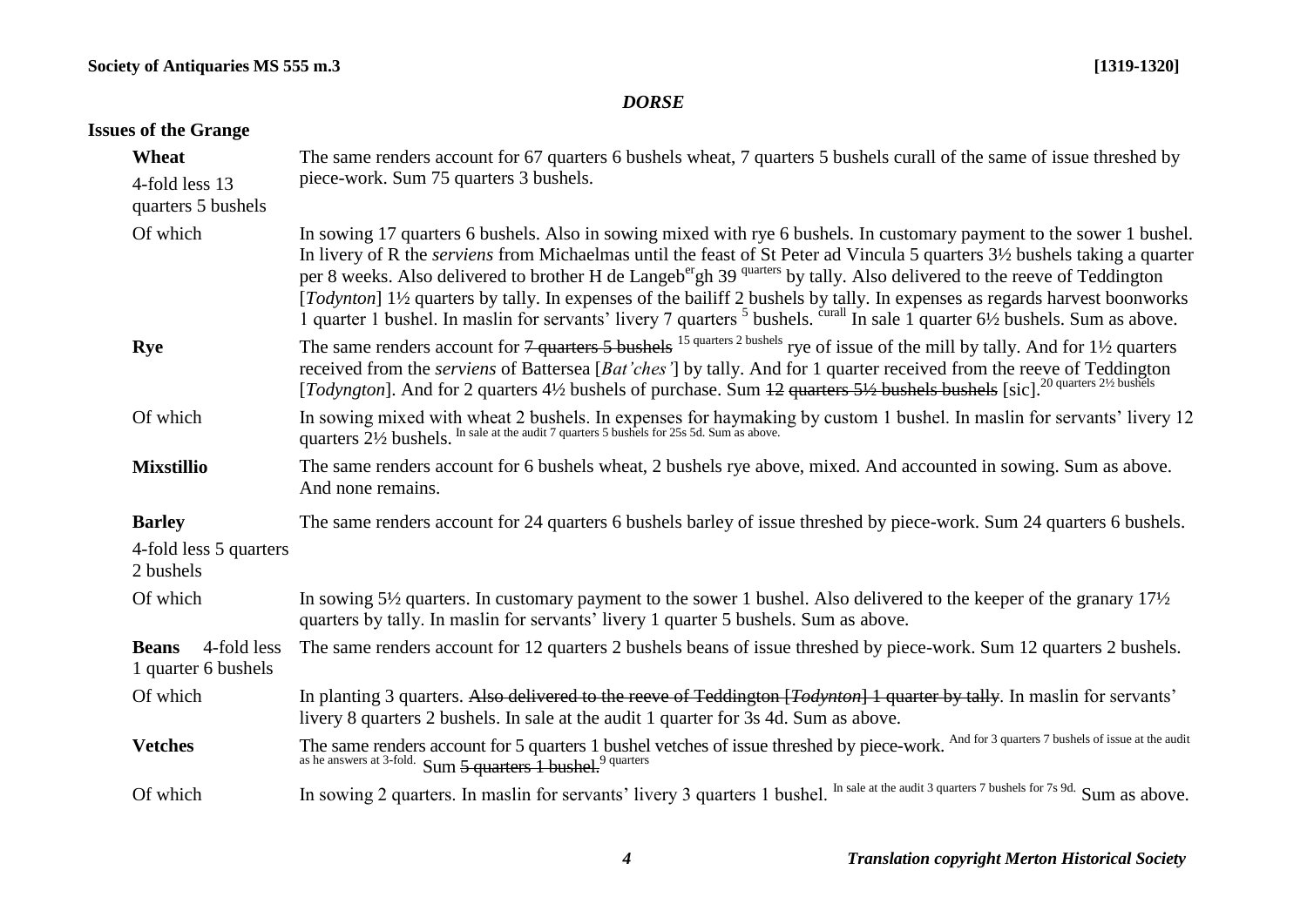| Oats                                | The same renders account for 77 quarters oats of issue threshed by piece-work. And for 6 quarters of purchase. Sum 83                                                                                                                                                                                                                                                                                                                                                                                                                                                                                                                        |
|-------------------------------------|----------------------------------------------------------------------------------------------------------------------------------------------------------------------------------------------------------------------------------------------------------------------------------------------------------------------------------------------------------------------------------------------------------------------------------------------------------------------------------------------------------------------------------------------------------------------------------------------------------------------------------------------|
| 4-fold less 7 quarters<br>4 bushels | quarters.                                                                                                                                                                                                                                                                                                                                                                                                                                                                                                                                                                                                                                    |
| Of which                            | In sowing 31 <sup>1/2</sup> quarters. In making meal for servants' pottage 2 quarters. In fodder for 2 carthorses from Michaelmas<br>until the day of St John before the Latin Gate for 219 nights, 13 quarter 5½ bushels, taking per night ½ bushel. In<br>draught horse fodder from Christmas until the feast of the Annunciation of blessed Mary this year for 89 nights 11<br>quarters 2 bushels, <sup>1 bushel</sup> taking per night 1 bushel. Also delivered to the keeper of the grange of Westminster 24<br>quarters by tally. In expenses of the bailiff 4½ bushels by tally. In sale at the audit 1 bushel for 2½d. Sum as above. |
| <b>Livery</b>                       | The same renders account for 7 quarters 5 bushels curall wheat, 12 quarters $2^{1/2}$ bushels rye, 1 quarter 5 bushels barley, 8<br>quarters 2 bushels beans, 3 quarters 1 bushel vetches for maslin for servants' livery. Sum 32 quarters 71/2 bushels.                                                                                                                                                                                                                                                                                                                                                                                     |
| Of which                            | In livery of 1 carter, 4 servant ploughmen for the year 25 quarters 5 bushels, each taking a quarter per 10 weeks. In<br>livery of 1 dairyworker making servants' pottage for the year except 8 weeks in harvest 3 quarters 5 bushels, taking a quarter per<br>14 weeks. <sup>12 weeks</sup> In livery of a cowman for the year 3 quarters 5½ bushels, taking a quarter per 14 weeks, viz for a half-<br>year 1 quarter 6½ bushels 1 peck. In sale at the audit 1 quarter 6½ bushels 1 peck for 6s 1¼d. Sum as above.                                                                                                                        |
|                                     | <b>LIVESTOCK</b>                                                                                                                                                                                                                                                                                                                                                                                                                                                                                                                                                                                                                             |
| <b>Horses</b>                       | The same renders account for 2 horses from the remaining. Sum 2.                                                                                                                                                                                                                                                                                                                                                                                                                                                                                                                                                                             |
| Of which                            | In murrain 1. And there remains 1 horse.                                                                                                                                                                                                                                                                                                                                                                                                                                                                                                                                                                                                     |
| <b>Draught horses</b>               | The same renders account for 3 draught horses from the remaining. And for 4 draught horses of purchase. Sum 7.                                                                                                                                                                                                                                                                                                                                                                                                                                                                                                                               |
| Of which                            | In murrain 2. And there remain 5 draught horses.                                                                                                                                                                                                                                                                                                                                                                                                                                                                                                                                                                                             |
| Inquire                             |                                                                                                                                                                                                                                                                                                                                                                                                                                                                                                                                                                                                                                              |
| Oxen                                | The same renders account for 15 oxen from the remaining. And for one castrated bull added. <sup>§</sup> Sum 16.                                                                                                                                                                                                                                                                                                                                                                                                                                                                                                                              |
| Of which                            | In sale 4. In murrain 9. And there remain 3.                                                                                                                                                                                                                                                                                                                                                                                                                                                                                                                                                                                                 |
| <b>Cows</b>                         | The same renders account for 9 cows from the remaining. And accounted in murrain immediately after Michaelmas.                                                                                                                                                                                                                                                                                                                                                                                                                                                                                                                               |
| <b>Calves</b>                       | The same renders account for 1 calf of issue. And accounted in sale.                                                                                                                                                                                                                                                                                                                                                                                                                                                                                                                                                                         |
| <b>Heifers</b>                      | The same renders account for 1 heifer from the remaining. And accounted in murrain.                                                                                                                                                                                                                                                                                                                                                                                                                                                                                                                                                          |
| <b>Bullocks</b>                     | The same renders account for 3 bullocks from the remaining. Sum 3.                                                                                                                                                                                                                                                                                                                                                                                                                                                                                                                                                                           |
| Of which                            | In murrain 1. And there remain 2 bull bullocks [boviculi tauratt].                                                                                                                                                                                                                                                                                                                                                                                                                                                                                                                                                                           |

 *§ This does not appear elsewhere in the livestock account*